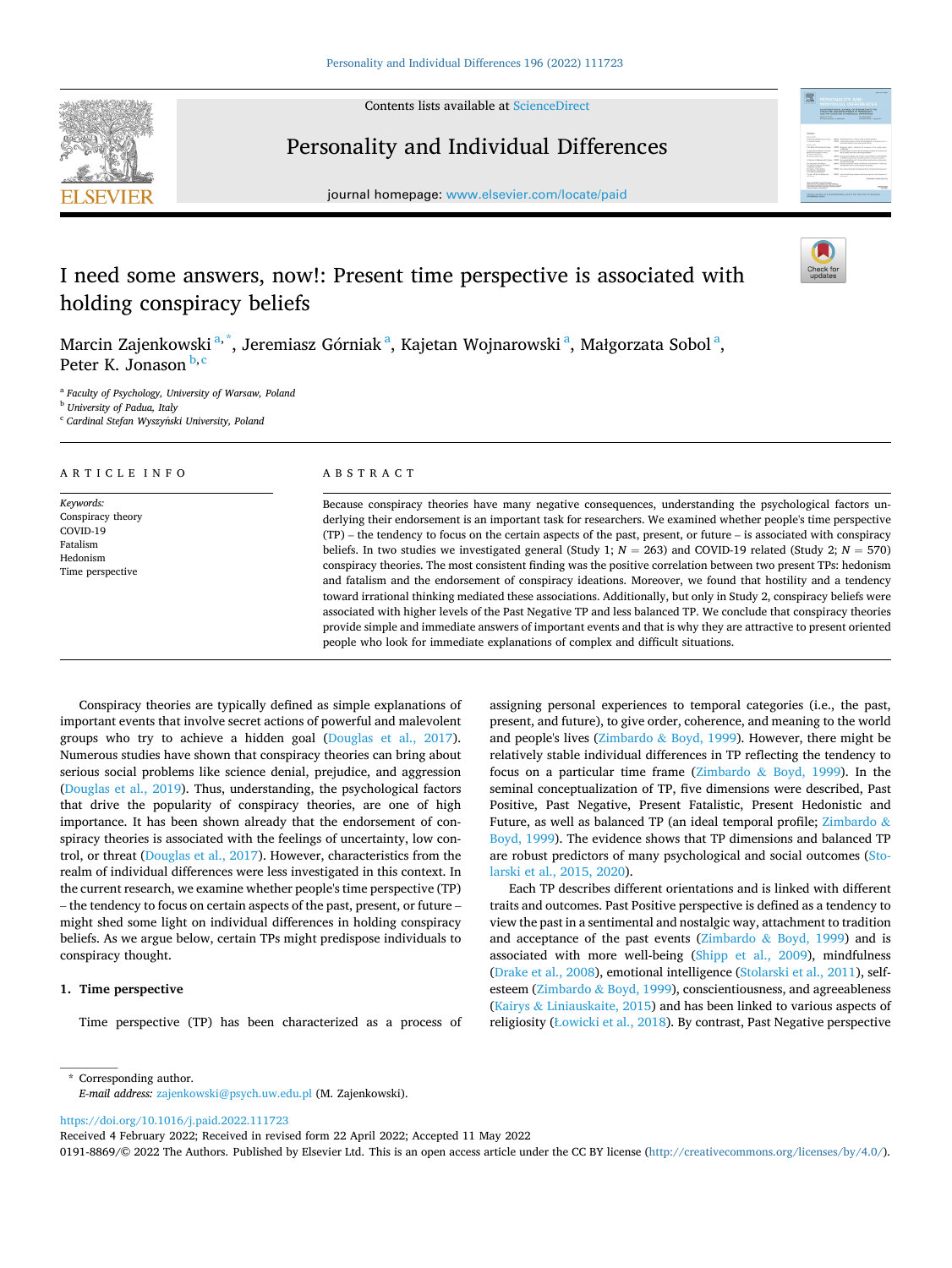reflects a negative view of the past and with a negative interpretation of the past events [\(Zajenkowski et al., 2021](#page-6-0)) and is associated with a wide spectrum of negative emotionality, including anxiety, depression (Zimbardo & [Boyd, 1999\)](#page-6-0), anger, hostility [\(Zajenkowski et al., 2021](#page-6-0)), and neuroticism (Kairys & [Liniauskaite, 2015](#page-5-0)). Present Fatalistic TP describes the tendency to view reality as unstable and unpredictable and that luck and fate (i.e., factors beyond one's control) have a strong influence on one's life (Zimbardo  $&$  [Boyd, 1999](#page-6-0)) and is associated with feelings of helplessness, depression, anxiety (Zimbardo & [Boyd, 1999](#page-6-0)), frustration, hostility ([Stolarski et al., 2016](#page-5-0)), neuroticism ([Kairys](#page-5-0) & [Liniauskaite, 2015\)](#page-5-0), and religious fundamentalism (perhaps to reestablish a sense of control; Ł[owicki et al., 2018\)](#page-5-0). Present Hedonistic TP reflects a tendency to focus on pleasure, immediate gratification, and a tendency to future-discount [\(Maercker et al., 2019;](#page-5-0) [Zimbardo](#page-6-0) & Boyd, [1999\)](#page-6-0) and it is associated with more well-being ([Stolarski et al., 2014](#page-5-0)), mindfulness [\(Drake et al., 2008\)](#page-5-0), openness, extraversion [\(Kairys](#page-5-0) & [Liniauskaite, 2015](#page-5-0)), risk-taking, impulsivity ([Jochemczyk et al., 2017](#page-5-0); Zimbardo & [Boyd, 1999\)](#page-6-0), anger, hostility ([Stolarski et al., 2016](#page-5-0)), and religious fundamentalism, and extrinsic religiosity (Ł[owicki et al.,](#page-5-0)  [2018\)](#page-5-0).

Future TP reflects a tendency for planning, focus on long-distant goals, and striving for achievements ( $Zimbardo & Boyd, 1999$  $Zimbardo & Boyd, 1999$ ) and is correlated with high self-control and low aggression ([Stolarski et al.,](#page-5-0)  [2016;](#page-5-0) Zimbardo & [Boyd, 1999](#page-6-0)) along with high rates of conscientiousness (Kairys & [Liniauskaite, 2015\)](#page-5-0). And last, these five individual TPs can be combined—Balanced Time Perspective—to reflect people's abil-ity to adjust their TP in response to situational demands [\(Zimbardo](#page-6-0)  $\&$ [Boyd, 1999](#page-6-0)). Balanced TP predicts greater intelligence and cognitive control (Witowska & [Zajenkowski, 2019](#page-6-0); [Zajenkowski et al., 2016](#page-6-0)), along with better coping and motional regulation skills [\(Stolarski et al.,](#page-5-0)  [2020\)](#page-5-0).

#### **2. Time perspective and conspiratorial beliefs**

In the current research, we considered the association between TP and the endorsement of various conspiracy theories. Among the TP dimensions, Present Fatalism seems to have the most in common with conspiracy ideations given that people with fatalistic orientation believe that unknown forces (e.g., hidden motives of powerful groups) decide about life and events (Zimbardo & [Boyd, 1999\)](#page-6-0). Moreover, they share several common correlates like perceived powerlessness ([Abalakina-](#page-5-0)[Paap et al., 1999](#page-5-0); [Parsons et al., 1999](#page-5-0)), lack of control [\(Kofta et al., 2020](#page-5-0); [Leiser et al., 2017\)](#page-5-0), uncertainty [\(Hollander, 2018;](#page-5-0) [Van Prooijen](#page-6-0) & [Jostmann, 2013](#page-6-0)), religious fundamentalism [\(Boguszewski et al., 2020](#page-5-0); Ł[owicki et al., 2018](#page-5-0)), hostility, mistrust ([Eckhardt et al., 2004;](#page-5-0) [Sanz](#page-5-0)  [et al., 2010](#page-5-0)), and a reliance on fast, intuitive judgments ([Jastrz](#page-5-0)ębski & [Chuderski, 2017;](#page-5-0) [Swami et al., 2011](#page-6-0)). Taken together, we propose that frequently experienced uncertainty, lack of control, and helplessness predisposes fatalists to endorse conspiracy theories. Seeing intentionality (i.e., purposeful actions of hidden forces) in random events, which is an essential feature of a conspiracy-oriented mind ([Van Prooijen et al.,](#page-6-0)  [2020\)](#page-6-0), may help them restore the feeling of control and bring a relief ([Douglas et al., 2017](#page-5-0)).

The second TP that reflects present orientation – Present Hedonism – might be also linked to conspiracy ideations. Hedonists are impulsive, have difficulties in delaying gratification and focus on immediate rewards (Zimbardo & [Boyd, 1999](#page-6-0)). This leads them to fast, intuitive decisions (e.g., Sekścińska [et al., 2018\)](#page-5-0) and make judgments on the spur of the moment and often following they "heart rather they head" [\(Zim](#page-6-0)bardo & [Boyd, 1999\)](#page-6-0). At first glance, conspiracy theories seem to be "reasonable" explanations of the facts and do not require deeper cognitive processing. Indeed, automatic, intuitive and less rational cognitive style enhances beliefs in conspiracy theories (Swami & [Barron,](#page-6-0)  [2021\)](#page-6-0). Thus, conspiracy theories may be attractive to hedonists as they offer simple and quick answers to important, sometimes stressful, events.

There is indirect evidence suggesting that Past Negative TP might be positively correlated with conspiratorial beliefs as well. People with a predominantly Past Negative TP display a relatively high level of hostility ([Stolarski et al., 2016](#page-5-0); [Zajenkowski et al., 2021\)](#page-6-0). Hostility is often characterized as a specific cognitive style that involves suspiciousness, mistrust and evaluating others as dishonest [\(Eckhardt et al., 2004\)](#page-5-0). Such beliefs underlie conspiracy theories ([Douglas et al., 2017](#page-5-0)). It is likely, that the hostile views presented by those with high Past Negative TP will result in more conspiratorial thinking as well.

The characteristic of Balanced TP suggests that at high levels it should prevent people from endorsing conspiracy theories. Specifically, Balanced TP is associated with more intelligence ([Zajenkowski et al.,](#page-6-0)  [2016\)](#page-6-0), which has been linked to less support of conspiracy ideations (e. g., [Swami et al., 2011\)](#page-6-0). People with highly Balanced TP tend to perceive the events more adequately and are less prone to biases (e.g., are more accurate in time estimation) than individuals with less Balanced TP ([Witowska et al., 2020](#page-6-0)). Thus, individuals with Balanced TP might be more critical and less likely to hold irrational views, including conspiracy theories.

#### **3. The current research**

In the current research we examined the associations between TP and conspiratorial beliefs in general (i.e., Study 1) and in relation to COVID-19 (i.e., Study 2). This distinction may be important because the former are more dispositional, abstract, and cold cognitions whereas the latter may be more salient, hot, and immediate cognitions. In light of the review presented above, we expected that Present Fatalistic TP (H1), Present Hedonistic TP (H2) and Past Negative TP (H3) would be positively associated with conspiracy beliefs. Furthermore, we expected that more Balanced TP will be associated with lower tendency to support conspiracy theories (H4). Additionally, we considered the mediating roles of people's tendencies toward hostility and irrational thinking (Study 1), predicting they might account for the TP – conspiracy link. Dispositional hostility, related to fatalism, hedonism and Past Negative ([Stolarski et al., 2016](#page-5-0)), may result in frequent hostile interpretation of uncertain situations and, in turn, lead to conspiracy ideations. Tendency toward irrational thinking (associated with present orientation), makes people less likely to seek various points of view, taking the beliefs not requiring much cognitive effort. Finally, in Study 2, we measured potential consequences of taking the conspiracy beliefs for compliance with the norms imposed to tackle the COVID-19 pandemic.

#### **4. Study 1: general conspiratorial beliefs**

In Study 1 we examined the association between TP and tendency toward endorsement of various conspiracy beliefs ([Brotherton et al.,](#page-5-0)  [2013\)](#page-5-0). Moreover, we examined two potential mediators: irrational thinking and hostility. The former might be a potential mediator in the link between the two present TP – hedonism and fatalism – and conspiracy as both have been associated with fast and intuitive thinking (Zimbardo & [Boyd, 1999\)](#page-6-0). Past Negative and both present TPs were also correlated with hostility ([Stolarski et al., 2016](#page-5-0)), which might mediate their association with conspiracy.

#### *4.1. Method*

#### *4.1.1. Participants and procedure*

A sample of 263 participants (131 men, 132 women) of Polish nationality, aged between 18 and 49 ( $M = 23.31$ ,  $SD = 4.97$ ) took part in the study. The study was conducted in a laboratory at the University of [blinded] as a part of a larger project between December 2017 and January 2018. Data with missing responses were excluded and the final sample consisted of 243 participants (122 men, 121 women). All participants were informed about the general aim of the study and their rights to withdraw from the study without any obligation to justify their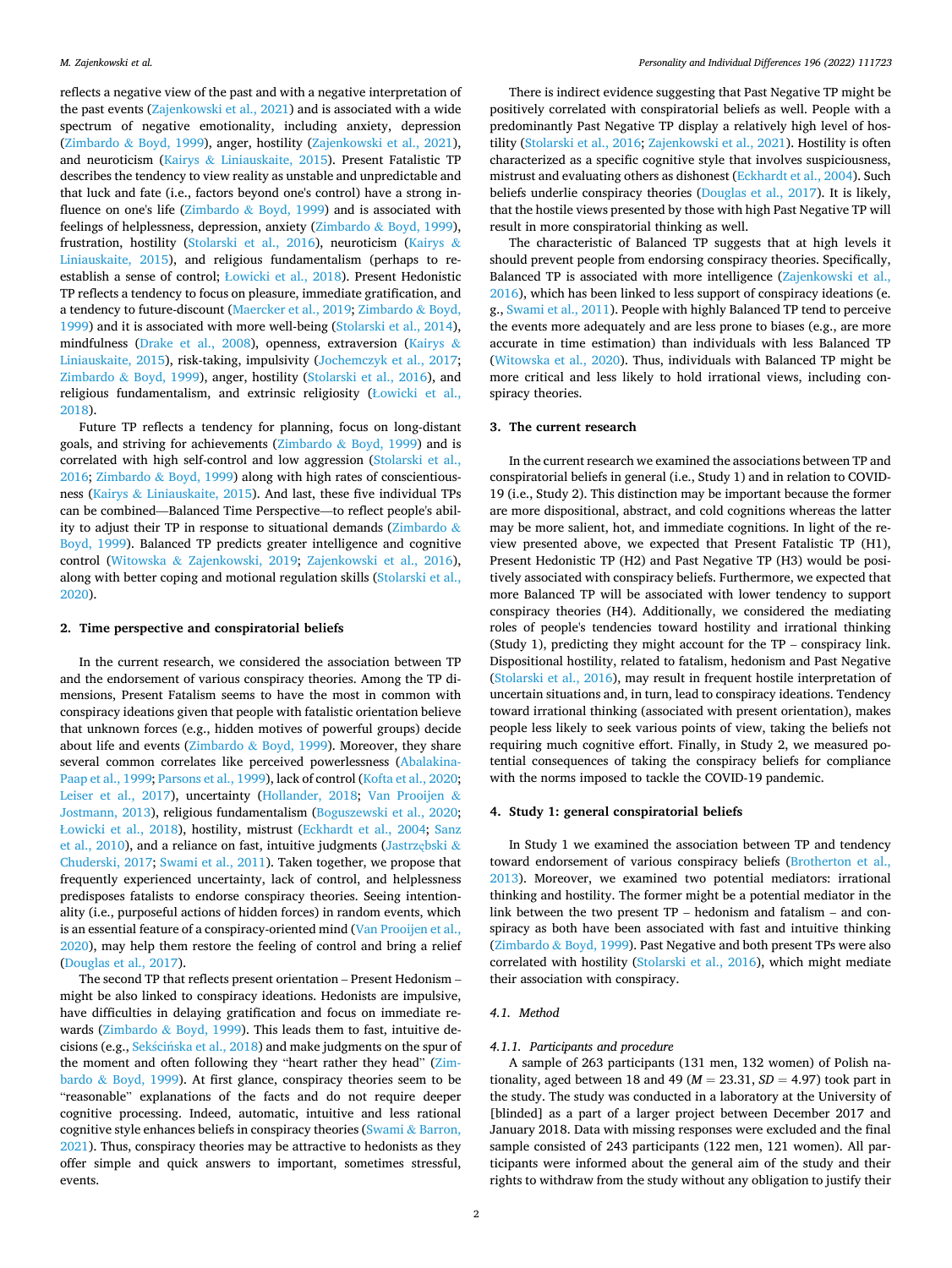decision. After completing the study, participants were rewarded ( $\approx$ US \$25). The study procedure was approved by the ethics committee of Faculty of Psychology at University of [blind].

#### *4.2. Measures*

#### *4.2.1. Time perspective*

We used Zimbardo Time Perspective Inventory ([Zimbardo](#page-6-0) & Boyd, [1999\)](#page-6-0) in the Polish adaptation (Kozak & Mażewski, 2007) which is composed of 56 statements capturing *Past Positive* (9 items; e.g., "Familiar childhood sights, sounds, smells often bring back a flood of wonderful memories."), *Past Negative* (10 items; e.g., "I often think of what I should have done differently in my life."), *Present Hedonistic* (15 items; e.g., "I believe that getting together with one's friends to party is one of life's important pleasures."), *Present Fatalistic* (9 items; e.g., "Fate determines much in my life."). and *Future* scale (9 items; e.g., "I believe that a person's day should be planned ahead each morning.") where participants were asked how true  $(1 = \text{very}$  untrue,  $5 = \text{very}$  true) each was before averaging the corresponding itesm to create scores for each. Additionally, we calculated the Deviation from the Balanced TP which is the square root of the sum of squared differences between one's actual, empirical mean scores on particular scales, and what are considered the optimal points on each [\(Jankowski et al., 2020\)](#page-5-0). Because the formula provides an index of deviation from optimal TP profile, the higher the score, the less Balanced TP.

#### *4.2.2. Conspiracy beliefs*

The 15-item Generic Conspiracist Beliefs scale ([Brotherton et al.,](#page-5-0)  [2013;](#page-5-0) Polish versiony by [Siwiak et al., 2019](#page-5-0)). The scale covers a range of topics such as secret groups controlling global life (e.g., "Certain natural disasters have in fact been the result of secret testing of powerful and advanced technology with unknown capabilities."). Participants reported how true they thought each statement was (1 = *definitely not true,*  7 = *definitely true*) before averaging them to create an index of generic conspiracy belief.

#### *4.2.3. Irrational thinking*

We used a short version of the Actively Open-minded Thinking scale (Svedholm-Häkkinen  $&$  Lindeman, 2018) which is composed of 17 items (e.g., "Changing your mind is a sign of weakness") measuring thinking style (i.e., open-minded vs. irrational). The items were coded in such a way that higher scores represented a larger tendency toward rigid, dogmatic, categorical thinking, as well as the trend for sticking to one's beliefs even in the face of counterevidence. The items were averaged to create an index of irrational thinking.

#### *4.2.4. Hostility*

We captured individual differences in hostility with the hostility subscale from the Aggression Questionnaire (Buss & [Perry, 1992;](#page-5-0) Polish version by [Choynowski, 1972](#page-5-0)). The scale consists of eight items (e.g., "I

| Table |  |
|-------|--|
|       |  |

| Descriptive statistics and correlations of all variables from Study 1. |  |
|------------------------------------------------------------------------|--|
|------------------------------------------------------------------------|--|

am suspicious of overly friendly strangers") that participants indicate how characteristic each is of them (1 = *extremely uncharacteristic of me*; 5 = *extremely characteristic of me*). The items were averaged to create an index of hostility.

## *4.3. Results & discussion*

Descriptive statistics and correlations of all variables are presented in Table 1. Most important, individual differences in the tendency toward conspiracy beliefs were positively correlated with Present Fatalistic and Present Hedonistic TP (H1 and H2), as expected. However, we did not find associations of Balanced TP and Past Negative with conspiracy beliefs (H3 and H4). Additionally, the tendency toward irrational thinking, hostility, fatalism, and hedonism were all positively correlated.

Given what we revealed, we tested two mediation models with hedonism and fatalism as predictors, conspiracy beliefs as the outcome, and irrational thinking and hostility as mediators. The mediation analyses were conducted using the PROCESS macro for SPSS [\(Hayes, 2015](#page-5-0)). In the first model (see Fig. 1), the association between Present Fatalism and conspiracy became nonsignificant upon the inclusion of mediators; the indirect effect of irrational thinking was significant ( $B = 0.11$ ,  $p <$ .05, CI. 95% [0.04, 0.18]), while the indirect effect of hostility was not significant (*B* = 0.04, *p >* .05, CI. 95% [− 0.01, 0.10]). In the second model [\(Fig. 2\)](#page-3-0), the association between Present Hedonism and conspiracy became nonsignificant upon the inclusion of mediators; the indirect effect of irrational thinking was significant ( $B = 0.10$ ,  $p < .05$ , CI. 95% [0.04, 0.17]), while the indirect effect of hostility was not significant (*B* = 0.02, *p >* .05, CI. 95% [− 0.01, 0.06]). Thus, in both cases, there was a full mediation with a significant mediator of the tendency toward irrational thinking.



**Fig. 1.** Model linking Present Fatalism with conspiracy beliefs, hostility, and irrational thinking.

 $* p < .05; ** p < .001.$ 

|                              | M    | SD   | $\alpha$          |                          | 2         | 3         | 4         | 5         | 6        |          | 8        |
|------------------------------|------|------|-------------------|--------------------------|-----------|-----------|-----------|-----------|----------|----------|----------|
| 1. Past Positive             | 3.44 | 0.67 | 0.70              | $\overline{\phantom{a}}$ |           |           |           |           |          |          |          |
| 2. Past Negative             | 3.11 | 0.84 | 0.84              | $-0.15*$                 |           |           |           |           |          |          |          |
| 3. Present Fatalistic        | 2.49 | 0.65 | 0.70              | $0.20**$                 | $0.35**$  |           |           |           |          |          |          |
| 4. Present Hedonistic        | 3.44 | 0.63 | 0.83              | $0.19*$                  | 0.11      | $0.40**$  |           |           |          |          |          |
| 5. Future                    | 3.40 | 0.60 | 0.77              | $-0.01$                  | $-0.01$   | $-0.22**$ | $-0.27**$ |           |          |          |          |
| 6. DBTPr                     | 3.99 | 0.70 | $\qquad \qquad -$ | $-0.51**$                | $0.75***$ | $0.40**$  | $-0.12$   | $-0.33**$ |          |          |          |
| 7. Conspiracy Beliefs (GCB)  | 3.60 | 1.09 | 0.87              | 0.07                     | 0.11      | $0.24**$  | $0.24**$  | $-0.08$   | 0.07     |          |          |
| 8. Irrational Thinking (AOT) | 2.30 | 0.59 | 0.81              | 0.12                     | $0.14*$   | $0.47**$  | $0.43**$  | $-0.09$   | 0.10     | $0.33**$ |          |
| 9. Hostility                 | 2.78 | 0.80 | 0.77              | $-0.01$                  | $0.41**$  | $0.36**$  | $0.20*$   | 0.08      | $0.30**$ | $0.25*$  | $0.35**$ |

*Note.* **DBTP** = Deviation from the Balanced Time Perspective. \*  $p < .05$ .<br>\*\*  $p < .001$ .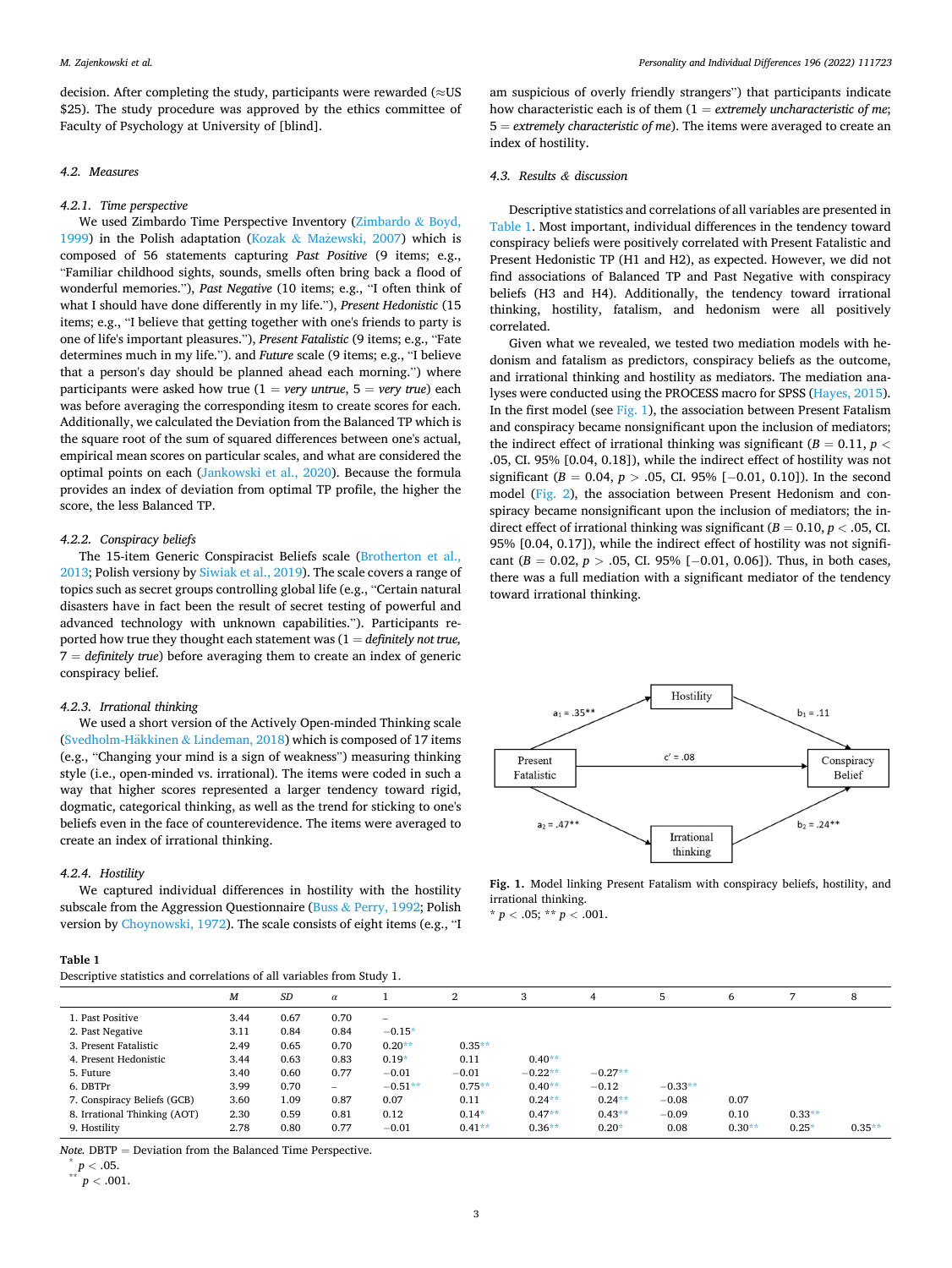<span id="page-3-0"></span>

**Fig. 2.** Model linking Present Hedonism with conspiracy beliefs, hostility, and irrational thinking.

 $*$  *p* < .05;  $*$  *p* < .001.

#### **5. Study 2: COVID-19 conspiracies**

The conspiracy theories assessed in Study 1 referred to events that might be distant from people's everyday experience. In Study 2, we tested whether the same effects would emerge with TP and conspiracy beliefs related to the situation of the COVID-19 pandemic, which has a direct impact on people's lives. Additionally, we examined whether these beliefs translate into behavior by measuring declared compliance with restrictions imposed by the government in order to tackle COVID-19 pandemic. Conspiratorial theories seem to play an important role in shaping the pandemic-related behaviors, especially less adherence to the restrictions (e.g. [Freeman et al., 2020;](#page-5-0) Jolley & [Douglas, 2014; Kowalski](#page-5-0)  [et al., 2020;](#page-5-0) Swami & [Barron, 2021; Venea et al., 2022\)](#page-6-0).

#### *5.1. Method*

#### *5.1.1. Participants and procedure*

The sample consisted of 570 participants (290 females, 280 males), aged 18–60 years (mean age 37.70; standard deviation 11.80) of Polish nationality. Most participants had secondary school education (56.3%); others university (31.4%) or primary school education (12.3%). Participants were registered in the nationally representative online panel ARIADNA and voluntarily participated in this study. Participation in the research was rewarded with points in the ARIADNA panel's loyalty program. The study protocol received approval from the research ethics committee. Data were collected in November 2020.

## *5.2. Measures*

## *5.2.1. Time perspective*

The Polish Short Version of the Zimbardo Time Perspective Inventory (PS-ZTPI; [Przepiorka et al., 2016\)](#page-5-0) was used to assess time perspective. The PS-ZTPI is a short version of the Zimbardo Time Perspective Inventory (Zimbardo & [Boyd, 1999\)](#page-6-0). The PS-ZTPI consists of 20 items with a five-point rating scale (ranging from 1 = *very untrue of me* to 5 = *very true of me*) and measures four scales: Past Negative (e.g. 'It is hard for me to forget unpleasant images of my youth'); Past Positive (e.g. 'On balance, there is much more good to recall than bad in my past'); Future (e.g. 'I am able to resist temptations when I know that there is work to be done'); Present Hedonistic (e.g. 'I often follow my heart more than my head'). Additionally, we included the Present Fatalistic scale from the Zimbardo Time Perspective Inventory (ZTPI; Zimbardo  $&$  [Boyd, 1999](#page-6-0)) was used to measure passivity connected to the belief that the future is determined by fate. It includes nine items (e.g., 'Fate determines much in my life') with a five-point Likert-type responding scale (ranging from  $1 = 'very$  untrue of me' to  $5 = 'very$  true of me').

#### *5.2.2. Conspiracy beliefs about COVID-19*

We used thirteen ad hoc items to measure COVID-19 related

conspiracy. Three of them concerned theories about global conspiracy (e.g., "The coronavirus pandemic was invented by the media and government to scare the public"), six items described religion-related theories (e.g., "The pandemic is fabricated to distract people from church service") and six concerned vaccine-related theories (e.g., "Vaccines are dangerous to human health, and there is no evidence that they can protect against any disease", "The process of developing vaccines is ethically questionable and should be avoided by a religious person."). Participants were asked how much they agreed (1 = *definitely disagree*; 5 = *definitely agree*) with each item. The items correlated highly with one another (mean *r* = 0.62) and had high internal consistency. An index of belief in conspiracy and irrational theories concerning COVID-19 was created by averaging the items.

#### *5.2.3. Compliance with pandemic restrictions*

Rates of compliance with governmental restrictions to reduce the spread of the COVID-19 virus were measured using a single ad hoc item. Participants were asked if they generally complied with governmental COVID-19 pandemic restrictions and specifically if they complied with the recommendations of wearing a mask and social distancing  $(1 =$  $never$ ;  $10 = always$ ).

## *5.3. Results*

Descriptive statistics and correlations are presented in [Table 2](#page-4-0). We essentially replicated the findings from Study 1 as Present Fatalistic and Present Hedonistic TP were positively correlated with all forms of conspiracy beliefs. Additionally, we found a positive, albeit relatively small, association between conspiracy and Past Negative. Moreover, people with less balanced TP declared higher support for conspiracy theories. Compliance with restrictions was negatively correlated with conspiracy beliefs and hedonism.

As a last step, we analyzed the mediational role of conspiratorial beliefs in the relationship between hedonism and compliance with COVID-19 restrictions ([Fig. 3](#page-4-0)). The analysis revealed that the association between Present Hedonism and compliance became nonsignificant upon the inclusion of mediators, whereas the indirect effect of conspiracy beliefs was significant ( $B = -0.08$ ,  $p < .05$ , CI. 95% [−0.11, −0.05]). Thus, conspiracy beliefs about COVID-19 fully mediated the hedonism – compliance association.

## **6. General discussion**

We examined the associations between TP and various conspiracy beliefs. Across two studies, the most consistent finding regarded the positive correlation between conspiracy beliefs and two present TPs – fatalistic and hedonistic, which supported our hypotheses 1 and 2. Thus, present orientations, as detailed in the TP theory ([Zimbardo](#page-6-0) & Boyd, [1999\)](#page-6-0), predispose people to conspiracy thinking. Additionally, we examined potential mediators (Study 1) and consequences (Study 2) of these findings. We considered hostility and the tendency toward irrational thinking as mediating variables, however, in the tested models, only the latter remained a significant mediator of the link between present TPs and conspiracy beliefs. It has been suggested that thinking disposition (or cognitive style) is a relatively stable psychological characteristic that reflects epistemic self-regulation and underlies rationality [\(Stanovich et al., 2016](#page-5-0)). The tendency to seek various points of view, challenge one's own beliefs, and reflective reasoning has been labeled as actively open-minded thinking and is regarded most central for rational thinking [\(Stanovich et al., 2016\)](#page-5-0). We found that those scoring high on fatalism and hedonism display tendency toward irrational thinking (i.e., lower actively open-minded thinking), which in turn predisposes them to endorse conspiracy theories. These results are in line with the findings that both present TPs correlate with fast, intuitive judgments and the tendency to follow their heart rather their head (Zimbardo & [Boyd, 1999\)](#page-6-0). While actively open-minded thinking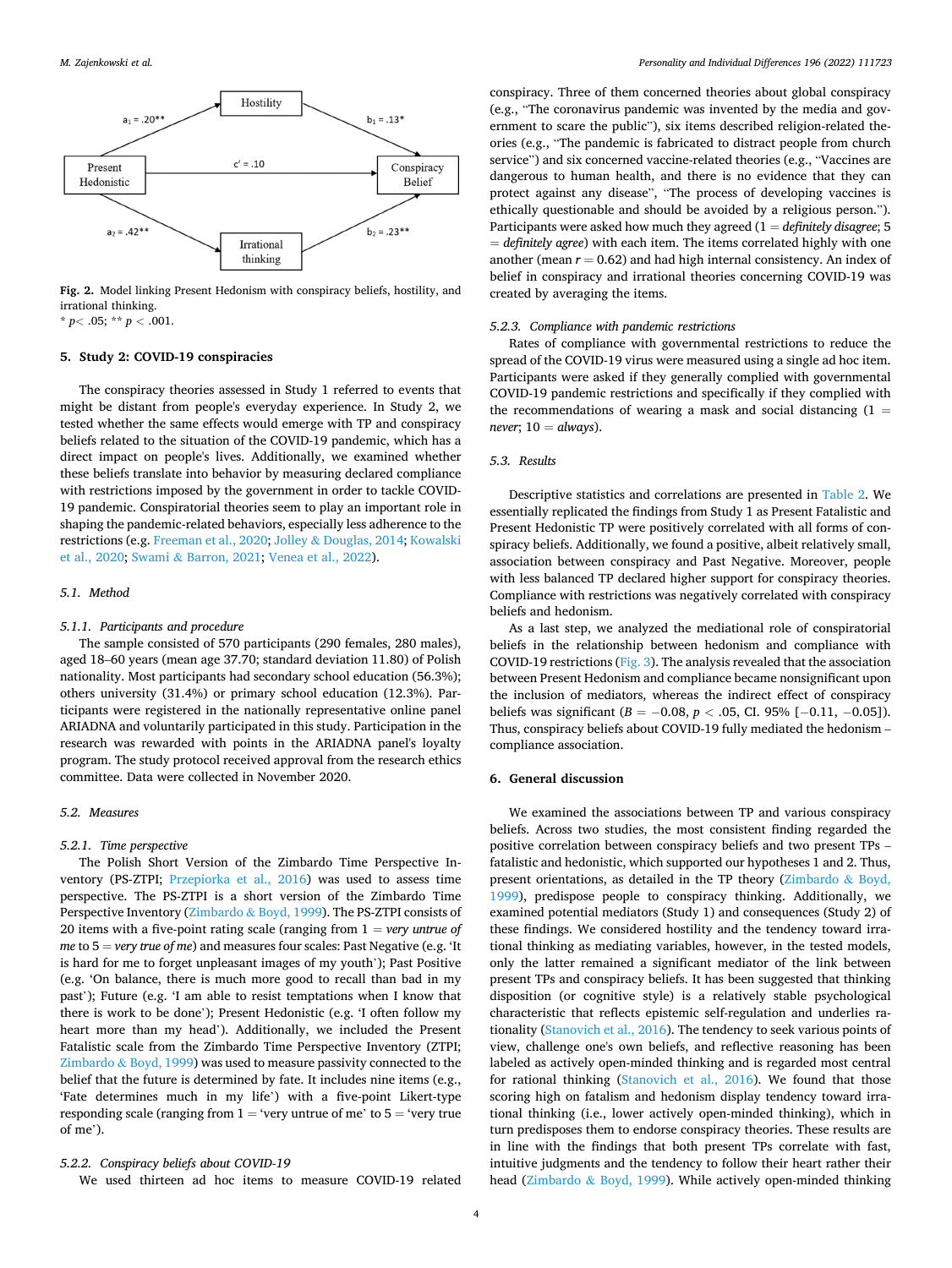<span id="page-4-0"></span>**Table 2** 

|  |  | Descriptive statistics and correlations of all variables from Study 2. |
|--|--|------------------------------------------------------------------------|
|--|--|------------------------------------------------------------------------|

|                     | M     | SD    | $\alpha$ |            | $^{2}$    | 3         | 4          | 5          | 6         | 7          | 8          | 9          |
|---------------------|-------|-------|----------|------------|-----------|-----------|------------|------------|-----------|------------|------------|------------|
| 1. Past Positive    | 3.66  | 0.68  | 0.78     |            |           |           |            |            |           |            |            |            |
| 2. Past Negative    | 3.35  | 0.82  | 0.86     | $0.110**$  |           |           |            |            |           |            |            |            |
| 3. Present Fatalism | 3.34  | 0.74  | 0.84     | $0.189**$  | $0.516**$ |           |            |            |           |            |            |            |
| 4. Present Hedonism | 3.02  | 0.75  | 0.82     | $0.226**$  | $0.254**$ | $0.462**$ |            |            |           |            |            |            |
| 5. Future           | 3.77  | 0.64  | 0.82     | $0.498**$  | $0.203**$ | 0.054     | $-0.011$   |            |           |            |            |            |
| 6. DBTPr            | 4.05  | 0.82  | -        | $-0.228**$ | $0.772**$ | $0.725**$ | $0.270**$  | $-0.179**$ |           |            |            |            |
| 7. Conspiracy Glob. | 47.80 | 29.12 | 0.90     | 0.046      | 0.082     | $0.273**$ | $0.260**$  | $-0.034$   | $0.171**$ |            |            |            |
| 8. Conspiracy Rel.  | 29.35 | 25.73 | 0.91     | 0.027      | $0.164**$ | $0.432**$ | $0.347**$  | $-0.070$   | $0.301**$ | $0.510**$  |            |            |
| 9. Conspiracy Total | 35.50 | 23.63 | 0.91     | 0.039      | $0.153**$ | $0.426**$ | $0.359**$  | $-0.065$   | $0.289**$ | $0.781**$  | $0.935**$  |            |
| 10. Compliance      | 69.40 | 23.95 | -        | $0.237**$  | 0.080     | 0.026     | $-0.136**$ | $0.333**$  | $-0.054$  | $-0.362**$ | $-0.122**$ | $-0.238**$ |

*Note.* **DBTPr** = Deviation from the Balanced Time Perspective. \*\*\* *p* < .001.



**Fig. 3.** Model linking Present Hedonism with compliance and conspiracy beliefs.

requires cognitive effort to assess evidence and consider various viewpoints, present oriented individuals have difficulties to override their initial impulses (Zimbardo & [Boyd, 1999](#page-6-0)). Additionally, they are less motivated to engage in cognitively demanding tasks [\(Witowska](#page-6-0) & [Zajenkowski, 2019](#page-6-0); [Zajenkowski et al., 2016\)](#page-6-0). This may predispose them to seek explanations of events that are easily available and do not require cognitive engagement. Indeed, conspiracy thinking correlates with a "motivational stopping" mechanism, known as the need for cognitive closure, which reflects the motivation to reduce ambiguity by forming quick judgments ([Kossowska et al., 2018](#page-5-0); [Marchlewska et al.,](#page-5-0)  [2018;](#page-5-0) [Umam et al., 2018](#page-6-0)).

Although hedonists and fatalists exhibit a similar cognitive style, they might have also distinct characteristics that underpin their conspiracy beliefs. An interesting finding concerned compliance with the COVID-19 restrictions. Specifically, hedonists declared less adherence to governmental norms and conspiracy thought accounted for this effect. In case of fatalism, there was no correlation with compliance. Thus, for fatalists, the primary role of conspiracy theories might be regulation of emotions rather behavior. Specifically, conspiracy ideation may help them to escape an unpleasant state of uncertainty. It has been suggested that the fatalistic feeling that fate determines one's life might indeed help to cope with negative events [\(Sobol et al., 2021\)](#page-5-0). However, the adaptive value of fatalism is salient in difficult situations which are beyond control (e.g., loss; Guzmán [et al., 2005](#page-5-0); [Falicov, 1998\)](#page-5-0). A question arises to what extent the COVID-19 pandemic might be regarded as such a situation. On the one hand, an individual has little influence on the spread of coronavirus, on the other hand, however, one's action might reduce the possibility of their infection.

In case of hedonism, there might be other factors relevant for conspiracy thinking. Specifically, hedonic oriented people manifests in high levels of Behavioral Activation System (BAS) that is increased approach motivation and the tendency to seek for rewards (e.g., [Szymaniak](#page-6-0)  $\&$ [Zajenkowski, 2021](#page-6-0)). BAS has been found to positively correlate with important ingredients of conspiracy thinking such as suspiciousness, hostility, blaming others, increased sense of control, and certainty (e.g., Bjø[rnebekk, 2007;](#page-5-0) Hong & [Lee, 2015;](#page-5-0) [Windsor et al., 2008](#page-6-0)). Moreover, some recent research indicates that conspiratorial beliefs have potential entertainment value as people appraise these narratives as interesting, exciting, and attention-grabbing ([Van Prooijen et al., 2022\)](#page-6-0). Thus,

conspiracy ideations are associated with intense emotions which are not exclusively negative. These findings suggest that they might have a rewarding value, especially for people who seek sensations and are more susceptible to boredom ([Van Prooijen et al., 2020\)](#page-6-0). All these characteristics might cause conspiracy theories to be attractive to hedonists who seek excitement and immediate rewards (Zimbardo & [Boyd, 1999](#page-6-0)). Future studies may take and in-depth look at the potential role of strong approach motivations for excitement seeking as well as entertaining value of conspiracy theories for hedonistic individuals.

Besides present TPs, we found that endorsement of conspiracy theories was associated with higher Past Negative and less balanced TP. However, this was the case only in Study 2 where we measured beliefs about COVID-19. Although conspiracy theories seem to be universal, not be restricted to specific times or cultures, some specific factors might increase their popularity (Van Prooijen & [Douglas, 2018\)](#page-6-0). It has been suggested that conspiracy theories gain momentum during cirsis or threatning events such as terrorism, or natural disasters [\(Van Prooijen](#page-6-0) & [Douglas, 2017](#page-6-0)). We speculate that the COVID-19 pandemic might be such an event for many people who are afraid of their life and health. In the TP theory, Past Negative as well as the temporal balance are believed to be especially important for emotion (dis)regulation [\(Stolarski et al.,](#page-5-0)  [2014, 2020\)](#page-5-0). Specifically, their high levels are associated with a wide range of negative emotionality including anxiety, depression and hostility ([Stolarski et al., 2016](#page-5-0); Zimbardo & [Boyd, 1999\)](#page-6-0). These tendencies might predispose them toward conspiracy beliefs when they feel especially endangered. Such beliefs, in turn, would help them to handle the threat they experience.

In the current study we found that two present TPs – hedonistic and fatalistic – correlate with conspiracy beliefs. However, there has been some criticism of the TP concept proposed by [Zimbardo and Boyd \(1999\)](#page-6-0)  about present temporal horizon. Whereas hedonists concentrate on immediate pleasure and fatalists on their helplessness, in the TP concept there is no room for more positive, mindful present orientation. Because of this theoretical gap, the concept of carpe diem perspective has been proposed ([Sobol-Kwapinska, 2016\)](#page-5-0). It reflects the focus on every present moment, connected with perceiving "here and now" as important and unique time. The carpe diem perspective is positively correlated with life satisfaction, a sense of purpose in life, the perception of time as friendly, positive emotions, and with engaging in life [\(Sobol-Kwapinska,](#page-5-0)  [2016;](#page-5-0) [Sobol-Kwapinska et al., 2016;](#page-5-0) [Sobol-Kwapinska](#page-5-0) & Jankowski, [2016\)](#page-5-0). Because carpe diem seems to be more adaptive than the other two present TPs, especially fatalism, it is likely that its correlation with conspiracy beliefs would also differ. Future studies might explore whether carpe diem dimension would predict lower tendency toward conspiracy ideations.

## **7. Limitations and conclusions**

Although our research provided some novel findings about conspiracy beliefs and their association with individual differences in temporal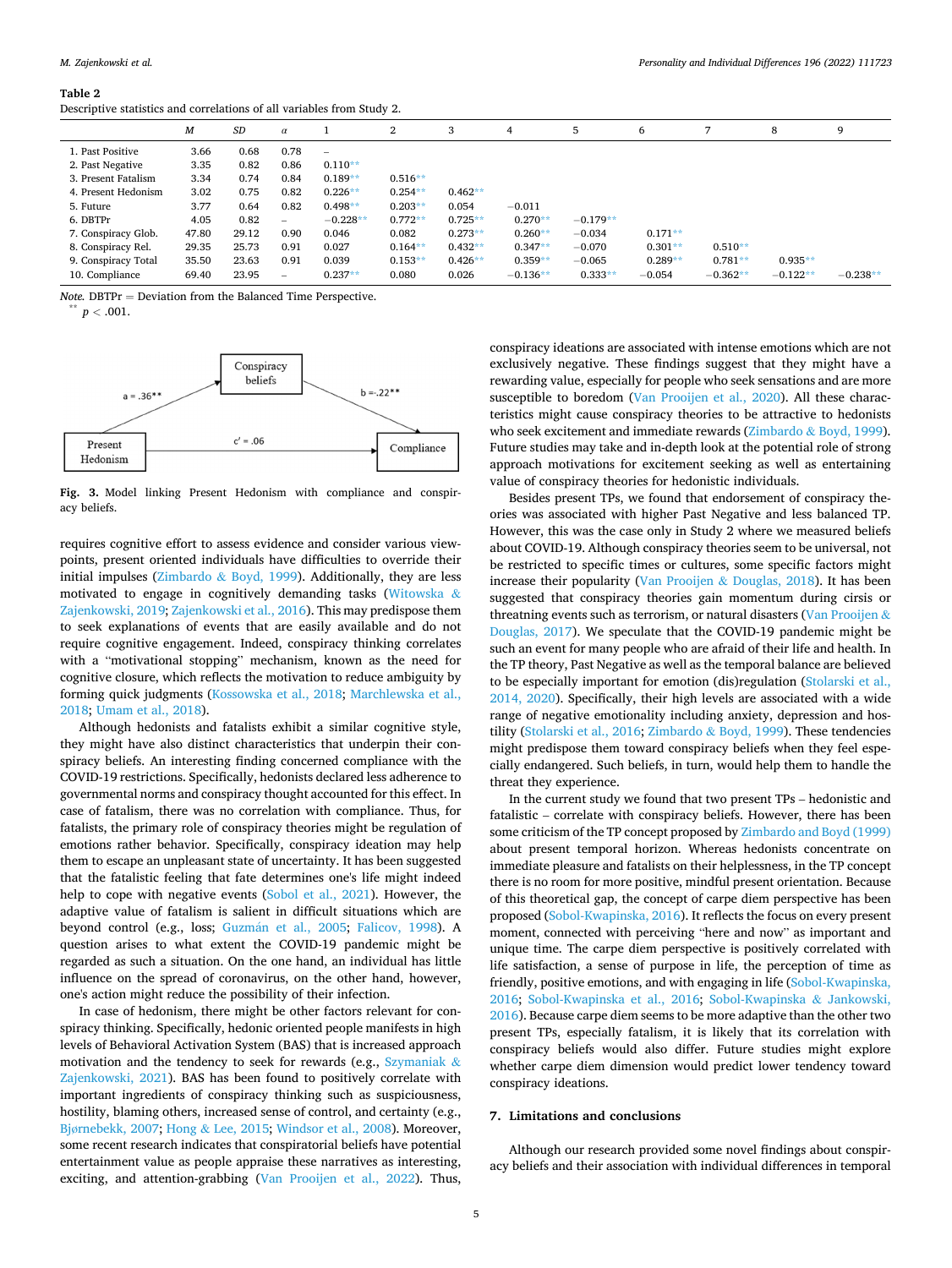<span id="page-5-0"></span>orientations, it was, nonetheless, not free of limitations. First, both studies were correlational. Future investigations might further explore whether the manipulation of temporary state of TP might influence the tendency to endorse conspiracy beliefs. The attempts of inducing TPs had been already made in other areas, for instance, state-TP predicted financial behavior (Sekścińska et al., 2018). Second, we considered only two mediators – hostility and irrational thinking and only in Study 1, while there might be other factors accounting for the link between TP and conspiracy thinking. We already mentioned the potential role of approach motivation or cognitive ability. Third, we used a short version of the TP inventory in Study 2. Thus, the findings related to COVID-19 beliefs need to be replicated using the same measure as in Study 1.

We investigated how people's orientations toward the past, the present, and the future are associated with conspiracy beliefs. We found that orientation on the present, either hedonistic or fatalistic, predispose people to endorse such beliefs. Conspiracy theories seem to provide immediate answers to burning problems, such as social crisis, war, terrorism, disaster or pandemic and the experienced uncertainty.

## **Funding**

The first author funded by a grant no 2021/41/B/HS6/00117 and the fifth author was partially funded by a grant no 2019/35/B/HS6/ 00682 from the National Science Centre of Poland.

#### **CRediT authorship contribution statement**

**Marcin Zajenkowski:** Conceptualization, Formal analysis, Writing – original draft. **Jeremiasz Górniak:** Conceptualization, Methodology, Formal analysis. **Kajetan Wojnarowski:** Conceptualization, Methodology, Formal analysis. **Małgorzata Sobol:** Conceptualization. **Peter K. Jonason:** Conceptualization, Writing – original draft.

#### **References**

- [Abalakina-Paap, M., Stephan, W. G., Craig, T., & Gregory, W. L. \(1999\). Beliefs in](http://refhub.elsevier.com/S0191-8869(22)00228-8/rf202205142155392219)  conspiracies. *[Political Psychology, 20](http://refhub.elsevier.com/S0191-8869(22)00228-8/rf202205142155392219)*, 637–647.
- Bjø[rnebekk, G. \(2007\). Dispositions related to sensitivity in the neurological basis for](http://refhub.elsevier.com/S0191-8869(22)00228-8/rf202205142155403377) [activation of approach-avoidance motivation, antisocial attributes and individual](http://refhub.elsevier.com/S0191-8869(22)00228-8/rf202205142155403377)  differences in aggressive behavior. *[Social Behavior and Personality: An International](http://refhub.elsevier.com/S0191-8869(22)00228-8/rf202205142155403377)  [Journal, 35](http://refhub.elsevier.com/S0191-8869(22)00228-8/rf202205142155403377)*(9), 1251–1264.
- Boguszewski, R., Makowska, M., Bożewicz, M., & Podkowińska, M. (2020). The COVID-19 pandemic'[s impact on religiosity in Poland.](http://refhub.elsevier.com/S0191-8869(22)00228-8/rf202205142155409627) *Religions, 11*(12), 646.
- [Brotherton, R., French, C. C., & Pickering, A. D. \(2013\). Measuring belief in conspiracy](http://refhub.elsevier.com/S0191-8869(22)00228-8/rf202205142152094538)  [theories: The generic conspiracist beliefs scale.](http://refhub.elsevier.com/S0191-8869(22)00228-8/rf202205142152094538) *Frontiers in Psychology, 4*, 279.
- [Buss, A. H., & Perry, M. \(1992\). The aggression questionnaire.](http://refhub.elsevier.com/S0191-8869(22)00228-8/rf202205142155430138) *Journal of Personality and [Social Psychology, 63](http://refhub.elsevier.com/S0191-8869(22)00228-8/rf202205142155430138)*(3), 452.
- Choynowski, M. (1972). *[Short version of the manual for the aggression questionnaire](http://refhub.elsevier.com/S0191-8869(22)00228-8/rf202205142152222385)*. [Warsaw: Ministry of Education Publishing House](http://refhub.elsevier.com/S0191-8869(22)00228-8/rf202205142152222385).
- [Douglas, K. M., Sutton, R. M., & Cichocka, A. \(2017\). The psychology of conspiracy](http://refhub.elsevier.com/S0191-8869(22)00228-8/rf202205142155468087)  theories. *[Current Directions in Psychological Science, 26](http://refhub.elsevier.com/S0191-8869(22)00228-8/rf202205142155468087)*(6), 538–542.
- [Douglas, K. M., Uscinski, J. E., Sutton, R. M., Cichocka, A., Nefes, T., Ang, C. S., &](http://refhub.elsevier.com/S0191-8869(22)00228-8/rf202205142155477950)  [Deravi, F. \(2019\). Understanding conspiracy theories.](http://refhub.elsevier.com/S0191-8869(22)00228-8/rf202205142155477950) *Political Psychology, 40*, 3–35. [Drake, L., Duncan, E., Sutherland, F., Abernethy, C., & Henry, C. \(2008\). Time](http://refhub.elsevier.com/S0191-8869(22)00228-8/rf202205142155492268)
- [perspective and correlates of wellbeing.](http://refhub.elsevier.com/S0191-8869(22)00228-8/rf202205142155492268) *Time & Society, 17*(1), 47–61. [Eckhardt, C., Norlander, B., & Deffenbacher, J. \(2004\). The assessment of anger and](http://refhub.elsevier.com/S0191-8869(22)00228-8/rf202205142155506290)
- hostility: A critical review. *[Aggression and Violent Behavior, 9](http://refhub.elsevier.com/S0191-8869(22)00228-8/rf202205142155506290)*(1), 17–43. Falicov, C. J. (1998). *[Latino families in therapy: A guide to multicultural practice](http://refhub.elsevier.com/S0191-8869(22)00228-8/rf202205142152357657)*. Guilford
- [Press.](http://refhub.elsevier.com/S0191-8869(22)00228-8/rf202205142152357657) [Freeman, D., Waite, F., Rosebrock, L., Petit, A., Causier, C., East, A.Lambe, S.,](http://refhub.elsevier.com/S0191-8869(22)00228-8/rf202205142152381355) … (2020).
- [Coronavirus conspiracy beliefs, mistrust, and compliance with government](http://refhub.elsevier.com/S0191-8869(22)00228-8/rf202205142152381355)  [guidelines in England.](http://refhub.elsevier.com/S0191-8869(22)00228-8/rf202205142152381355) *Psychological Medicine*, 1–13.
- Guzmán, [M. R., Santiago-Rivera, A. L., & Hasse, R. F. \(2005\). Understanding academic](http://refhub.elsevier.com/S0191-8869(22)00228-8/rf202205142155522664) [attitudes and achievement in mexican-origin youths: Ethnic identity, other-group](http://refhub.elsevier.com/S0191-8869(22)00228-8/rf202205142155522664) orientation, and fatalism. *[Cultural Diversity and Ethnic Minority Psychology, 11](http://refhub.elsevier.com/S0191-8869(22)00228-8/rf202205142155522664)*(1), 3.

[Hayes, A. F. \(2015\). An index and test of linear moderated mediation.](http://refhub.elsevier.com/S0191-8869(22)00228-8/rf202205142155533887) *Multivariate [Behavioral Research, 50](http://refhub.elsevier.com/S0191-8869(22)00228-8/rf202205142155533887)*(1), 1–22.

- [Hollander, B. A. \(2018\). Partisanship, individual differences, and news media exposure](http://refhub.elsevier.com/S0191-8869(22)00228-8/rf202205142155568001) [as predictors of conspiracy beliefs.](http://refhub.elsevier.com/S0191-8869(22)00228-8/rf202205142155568001) *Journalism & Mass Communication Quarterly, 95*  [\(3\), 691](http://refhub.elsevier.com/S0191-8869(22)00228-8/rf202205142155568001)–713.
- [Hong, R. Y., & Lee, S. S. M. \(2015\). Further clarifying prospective and inhibitory](http://refhub.elsevier.com/S0191-8869(22)00228-8/rf202205142155555042)  [intolerance of uncertainty: Factorial and construct validity of test scores from the](http://refhub.elsevier.com/S0191-8869(22)00228-8/rf202205142155555042) [intolerance of uncertainty scale.](http://refhub.elsevier.com/S0191-8869(22)00228-8/rf202205142155555042) *Psychological Assessment, 27*, 605–620.
- [Jankowski, K. S., Zajenkowski, M., & Stolarski, M. \(2020\). What are the optimal levels of](http://refhub.elsevier.com/S0191-8869(22)00228-8/rf202205142155589501)  [time perspectives? Deviation from the balanced time perspective-revisited \(DBTP-r\).](http://refhub.elsevier.com/S0191-8869(22)00228-8/rf202205142155589501)  *[Psychologica Belgica, 60](http://refhub.elsevier.com/S0191-8869(22)00228-8/rf202205142155589501)*, 164.
- Jastrzę[bski, J., & Chuderski, A. \(2017\). Reasoning ability predicts irrational worldview](http://refhub.elsevier.com/S0191-8869(22)00228-8/rf202205142153206988)  but not conspiracy belief. In *, 37*. *[Proceedings of the annual meeting of cognitive science](http://refhub.elsevier.com/S0191-8869(22)00228-8/rf202205142153206988)  society* [\(pp. 2290](http://refhub.elsevier.com/S0191-8869(22)00228-8/rf202205142153206988)–2295).
- Jochemczyk, Ł[., Pietrzak, J., Buczkowski, R., Stolarski, M., & Markiewicz,](http://refhub.elsevier.com/S0191-8869(22)00228-8/rf202205142156002077) Ł. (2017). You [only live once: Present-hedonistic time perspective predicts risk propensity.](http://refhub.elsevier.com/S0191-8869(22)00228-8/rf202205142156002077)  *[Personality and Individual Differences, 115](http://refhub.elsevier.com/S0191-8869(22)00228-8/rf202205142156002077)*, 148–153.
- [Jolley, D., & Douglas, K. M. \(2014\). The effects of anti-vaccine conspiracy theories on](http://refhub.elsevier.com/S0191-8869(22)00228-8/rf202205142156011482) [vaccination intentions.](http://refhub.elsevier.com/S0191-8869(22)00228-8/rf202205142156011482) *PloS One, 9*(2), Article e89177.
- [Kairys, A., & Liniauskaite, A. \(2015\). Time perspective and personality. In](http://refhub.elsevier.com/S0191-8869(22)00228-8/rf202205142153451612) *Time [perspective theory; Review, research and application](http://refhub.elsevier.com/S0191-8869(22)00228-8/rf202205142153451612)* (pp. 99–113). Cham: Springer.
- [Kofta, M., Soral, W., & Bilewicz, M. \(2020\). What breeds conspiracy antisemitism? The](http://refhub.elsevier.com/S0191-8869(22)00228-8/rf202205142156023835) [role of political uncontrollability and uncertainty in the belief in jewish conspiracy.](http://refhub.elsevier.com/S0191-8869(22)00228-8/rf202205142156023835)  *[Journal of Personality and Social Psychology, 118](http://refhub.elsevier.com/S0191-8869(22)00228-8/rf202205142156023835)*(5), 900.
- [Kossowska, M., Szumowska, E., Dragon, P., Ja](http://refhub.elsevier.com/S0191-8869(22)00228-8/rf202205142156034970)śko, K., & Kruglanski, A. W. (2018). [Disparate roads to certainty processing strategy choices under need for closure.](http://refhub.elsevier.com/S0191-8869(22)00228-8/rf202205142156034970) *[European Review of Social Psychology, 29](http://refhub.elsevier.com/S0191-8869(22)00228-8/rf202205142156034970)*, 161–211.
- Kowalski, J., Marchlewska, M., Molenda, Z., Górska, P., & Gawęda, Ł. (2020). Adherence [to safety and self-isolation guidelines, conspiracy and paranoia-like beliefs during](http://refhub.elsevier.com/S0191-8869(22)00228-8/rf202205142156055534) [COVID-19 pandemic in Poland-associations and moderators.](http://refhub.elsevier.com/S0191-8869(22)00228-8/rf202205142156055534) *Psychiatry Research, 294*[, Article 113540.](http://refhub.elsevier.com/S0191-8869(22)00228-8/rf202205142156055534)
- Kozak, B., & Mażewski, [M. \(2007\). Past or future? Functional meaning of time](http://refhub.elsevier.com/S0191-8869(22)00228-8/rf202205142154131395) perspective. *[Psychological Colloquia, 16](http://refhub.elsevier.com/S0191-8869(22)00228-8/rf202205142154131395)*, 225–233.
- [Leiser, D., Duani, N., & Wagner-Egger, P. \(2017\). The conspiratorial style in lay economic](http://refhub.elsevier.com/S0191-8869(22)00228-8/rf202205142156090781)  thinking. *PloS One, 12*[\(3\), Article e0171238](http://refhub.elsevier.com/S0191-8869(22)00228-8/rf202205142156090781).
- Ł[owicki, P., Witowska, J., Zajenkowski, M., & Stolarski, M. \(2018\). Time to believe:](http://refhub.elsevier.com/S0191-8869(22)00228-8/rf202205142156097927)  [Disentangling the complex associations between time perspective and religiosity.](http://refhub.elsevier.com/S0191-8869(22)00228-8/rf202205142156097927) *[Personality and Individual Differences, 134](http://refhub.elsevier.com/S0191-8869(22)00228-8/rf202205142156097927)*, 97–106.
- [Maercker, A., Ben-Ezra, M., Esparza, O. A., & Augsburger, M. \(2019\). Fatalism as a](http://refhub.elsevier.com/S0191-8869(22)00228-8/rf202205142156109953) [traditional cultural belief potentially relevant to trauma sequelae: Measurement](http://refhub.elsevier.com/S0191-8869(22)00228-8/rf202205142156109953) [equivalence, extent and associations in six countries.](http://refhub.elsevier.com/S0191-8869(22)00228-8/rf202205142156109953) *European Journal of [Psychotraumatology, 10](http://refhub.elsevier.com/S0191-8869(22)00228-8/rf202205142156109953)*, 1657371.
- [Marchlewska, M., Cichocka, A., & Kossowska, M. \(2018\). Addicted to answers: Need for](http://refhub.elsevier.com/S0191-8869(22)00228-8/rf202205142156119664)  [cognitive closure and the endorsement of conspiracy beliefs.](http://refhub.elsevier.com/S0191-8869(22)00228-8/rf202205142156119664) *European Journal of [Social Psychology, 48](http://refhub.elsevier.com/S0191-8869(22)00228-8/rf202205142156119664)*, 109–117.
- [Parsons, S., Simmons, W., Shinhoster, F., & Kilburn, J. \(1999\). A test of the grapevine: An](http://refhub.elsevier.com/S0191-8869(22)00228-8/rf202205142154145381)  [empirical examination of conspiracy theories among african americans.](http://refhub.elsevier.com/S0191-8869(22)00228-8/rf202205142154145381) *Sociological [Spectrum, 19](http://refhub.elsevier.com/S0191-8869(22)00228-8/rf202205142154145381)*(2), 201–222.
- [Przepiorka, A., Sobol-Kwapinska, M., & Jankowski, T. \(2016\). A polish short version of](http://refhub.elsevier.com/S0191-8869(22)00228-8/rf202205142156132165)  [the zimbardo time perspective inventory.](http://refhub.elsevier.com/S0191-8869(22)00228-8/rf202205142156132165) *Personality and Individual Differences, 101*, 78–[89](http://refhub.elsevier.com/S0191-8869(22)00228-8/rf202205142156132165).
- Sanz, J., Garcia-Vera, M. P., & Magán, I. (2010). Anger and hostility from the perspective of the big five personality model. *[Scandinavian Journal of Psychology, 51](http://refhub.elsevier.com/S0191-8869(22)00228-8/rf202205142156139773)*(3), 262–[270](http://refhub.elsevier.com/S0191-8869(22)00228-8/rf202205142156139773).
- Sekścińska, K., Rudzinska-Wojciechowska, J., & Maison, D. A. (2018). Future and present [hedonistic time perspectives and the propensity to take investment risks: The](http://refhub.elsevier.com/S0191-8869(22)00228-8/rf202205142154173209) [interplay between induced and chronic time perspectives.](http://refhub.elsevier.com/S0191-8869(22)00228-8/rf202205142154173209) *Frontiers in Psychology, 9*, [920](http://refhub.elsevier.com/S0191-8869(22)00228-8/rf202205142154173209).
- [Shipp, A. J., Edwards, J. R., & Lambert, L. S. \(2009\). Conceptualization and measurement](http://refhub.elsevier.com/S0191-8869(22)00228-8/rf202205142156151555)  [of temporal focus: The subjective experience of the past, present, and future.](http://refhub.elsevier.com/S0191-8869(22)00228-8/rf202205142156151555) *[Organizational Behavior and Human Decision Processes, 110](http://refhub.elsevier.com/S0191-8869(22)00228-8/rf202205142156151555)*, 1–22.
- [Siwiak, A., Szpitalak, M., & Polczyk, R. \(2019\). Generic conspiracist beliefs scale](http://refhub.elsevier.com/S0191-8869(22)00228-8/rf202205142154186602)  polish adaptation of the method. *[Polish Psychological Bulletin, 50](http://refhub.elsevier.com/S0191-8869(22)00228-8/rf202205142154186602)*, 259–269.
- Sobol, M., Przepiórka, [A., Meisner, M., & Kuppens, P. \(2021\). Destiny or control of one](http://refhub.elsevier.com/S0191-8869(22)00228-8/rf202205142156205763)'s [future? Fatalistic time perspective and self-esteem in extraverts and introverts.](http://refhub.elsevier.com/S0191-8869(22)00228-8/rf202205142156205763) *The [Journal of General Psychology](http://refhub.elsevier.com/S0191-8869(22)00228-8/rf202205142156205763)*, 1–13.
- Sobol-Kwapinska, M. (2016). Calm down—[It's only neuroticism. Time perspectives as](http://refhub.elsevier.com/S0191-8869(22)00228-8/rf202205142156158117)  [moderators and mediators of the relationship between neuroticism and well-being.](http://refhub.elsevier.com/S0191-8869(22)00228-8/rf202205142156158117) *[Personality and Individual Differences, 94](http://refhub.elsevier.com/S0191-8869(22)00228-8/rf202205142156158117)*, 64–71.
- [Sobol-Kwapinska, M., & Jankowski, T. \(2016\). Positive time: Balanced time perspective](http://refhub.elsevier.com/S0191-8869(22)00228-8/rf202205142154202239)  and positive orientation. *[Journal of Happiness Studies, 17](http://refhub.elsevier.com/S0191-8869(22)00228-8/rf202205142154202239)*(4), 1511–1528.
- [Sobol-Kwapinska, M., Jankowski, T., & Przepiorka, A. \(2016\). What do we gain by](http://refhub.elsevier.com/S0191-8869(22)00228-8/rf202205142156174222) [adding time perspective to mindfulness? Carpe diem and mindfulness in a temporal](http://refhub.elsevier.com/S0191-8869(22)00228-8/rf202205142156174222)  framework. *[Personality and Individual Differences, 93](http://refhub.elsevier.com/S0191-8869(22)00228-8/rf202205142156174222)*, 112–117.
- [Stanovich, K. E., West, R. F., & Toplak, M. E. \(2013\). Myside bias, rational thinking, and](http://refhub.elsevier.com/S0191-8869(22)00228-8/rf202205190212506982)  intelligence. *[Current Directions in Psychological Science, 22](http://refhub.elsevier.com/S0191-8869(22)00228-8/rf202205190212506982)*, 259–264.

[Stolarski, M., Bitner, J., & Zimbardo, P. G. \(2011\). Time perspective, emotional](http://refhub.elsevier.com/S0191-8869(22)00228-8/rf202205142156232892)  [intelligence and discounting of delayed awards.](http://refhub.elsevier.com/S0191-8869(22)00228-8/rf202205142156232892) *Time & Society, 20*(3), 346–363.

- [Stolarski, M., Fieulaine, N., & Van Beek, W. \(Eds.\). \(2015\).](http://refhub.elsevier.com/S0191-8869(22)00228-8/rf202205142154237863) *Time perspective theory: Review, research and application*[. Zug \(Switzerland\): Springer International](http://refhub.elsevier.com/S0191-8869(22)00228-8/rf202205142154237863) [Publishing](http://refhub.elsevier.com/S0191-8869(22)00228-8/rf202205142154237863).
- [Stolarski, M., Matthews, G., Postek, S., Zimbardo, P. G., & Bitner, J. \(2014\). How we feel](http://refhub.elsevier.com/S0191-8869(22)00228-8/rf202205142156249152)  [is a matter of time: Relationships between time perspectives and mood.](http://refhub.elsevier.com/S0191-8869(22)00228-8/rf202205142156249152) *Journal of [Happiness Studies, 15](http://refhub.elsevier.com/S0191-8869(22)00228-8/rf202205142156249152)*(4), 809–827.
- [Stolarski, M., Zajenkowski, M., Jankowski, K. S., & Szymaniak, K. \(2020\). Deviation from](http://refhub.elsevier.com/S0191-8869(22)00228-8/rf202205142156282499)  [the balanced time perspective: A systematic review of empirical relationships with](http://refhub.elsevier.com/S0191-8869(22)00228-8/rf202205142156282499) psychological variables. *[Personality and Individual Differences, 156](http://refhub.elsevier.com/S0191-8869(22)00228-8/rf202205142156282499)*, Article 109772.
- [Stolarski, M., Zajenkowski, M., & Zajenkowska, A. \(2016\). Aggressive? From time to](http://refhub.elsevier.com/S0191-8869(22)00228-8/rf202205142156299634)  time… [uncovering the complex associations between time perspectives and](http://refhub.elsevier.com/S0191-8869(22)00228-8/rf202205142156299634)  aggression. *[Current Psychology, 35](http://refhub.elsevier.com/S0191-8869(22)00228-8/rf202205142156299634)*, 506–515.
- Svedholm-Häkkinen, A. M., & Lindeman, M. (2018). Actively open-minded thinking: [Development of a shortened scale and disentangling attitudes towards knowledge](http://refhub.elsevier.com/S0191-8869(22)00228-8/rf202205142156307003) and people. *Thinking & [Reasoning, 24](http://refhub.elsevier.com/S0191-8869(22)00228-8/rf202205142156307003)*, 21–40.